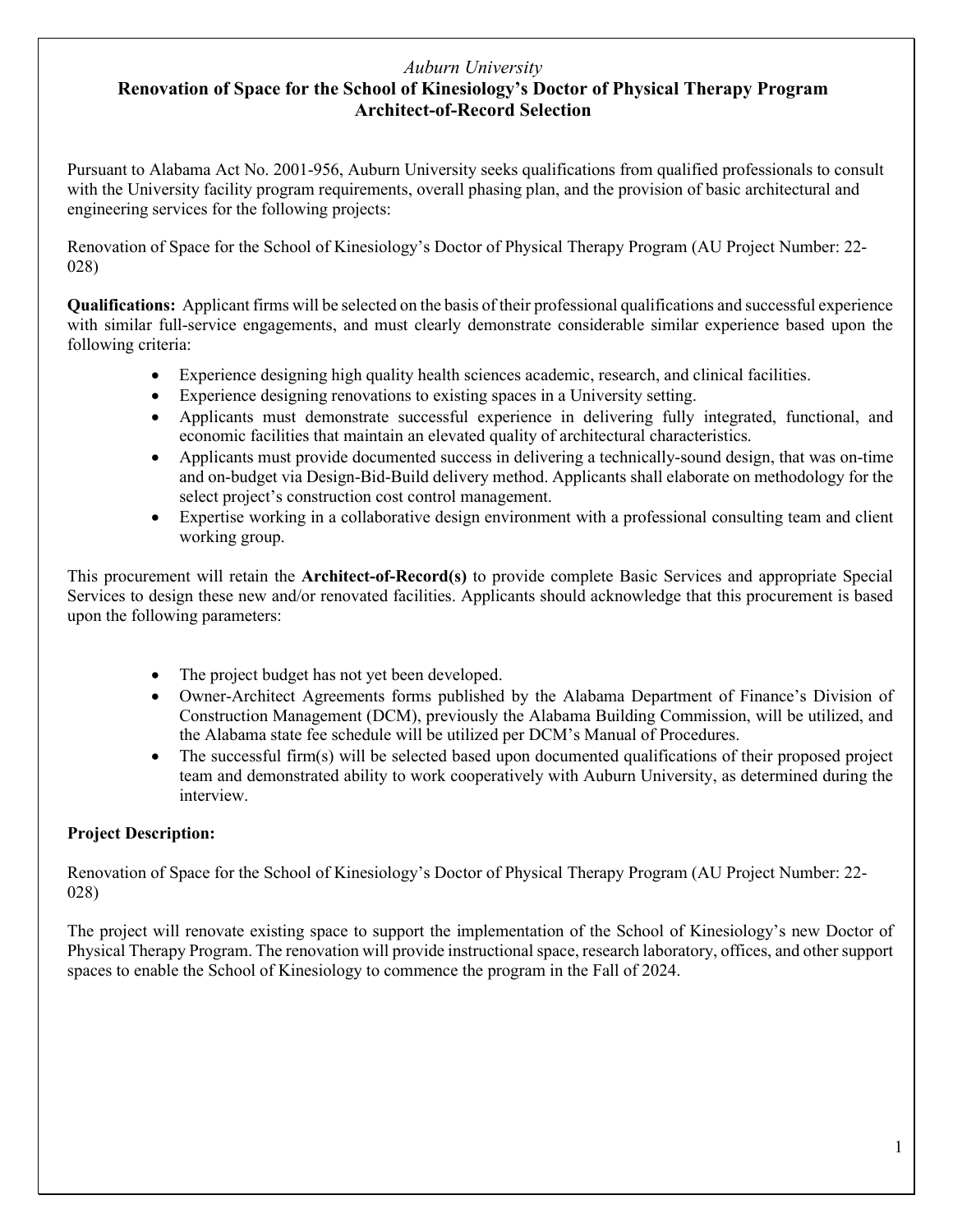### *Auburn University* **Renovation of Space for the School of Kinesiology's Doctor of Physical Therapy Program Architect-of-Record Selection**

Services from the **Architect-of-Record(s)** include:

- Review of existing site and environmental conditions.
- Creating an all-inclusive design team which will execute the design, bidding and construction administration for entire project.
- Obtain surveys (if applicable), geotechnical reports (if applicable), and manage the Fixtures, Furnishings, and Equipment package in its entirety.
- Preliminary program verification. Early program data to be provided at project inception.
- Basic Services design (A through E) as defined in the AL [Dept of Finance, Real Property Management](https://dcm.alabama.gov/manual.aspx)  – [Division of Construction Management's Manual of Procedures.](https://dcm.alabama.gov/manual.aspx)

Compliance with [Auburn University Design & Construction Standards](http://www.auburn.edu/administration/facilities/contractor-documents/design-const-standards.html)

**Minimum Code of Alabama Requirements** (current Code of Alabama available [http://alisondb.legislature.state.al.us/alison/codeofalabama/1975/coatoc.htm\)](http://alisondb.legislature.state.al.us/alison/codeofalabama/1975/coatoc.htm)**:**

§41-16-72(8) and (9) of the Code of Alabama - Recognizing the composition of Alabama's citizenship, the Awarding Authority/Owner encourages submissions from design professionals that represent Alabama firms with diversity in their staffing and proposed project team, including but not limited to, associated design professionals and consultants.

§41-16-82 of the Code of Alabama requires a disclosure statement to be completed and filed with all qualifications, proposals, bids, contracts, or grant proposals submitted to the State of Alabama in excess of \$5,000.00.

§31-13-1, et seq. of the Code of Alabama (Alabama Immigration Law) imposes conditions on the award of state contracts. Firms must agree to fully comply with the Immigration Reform and Control Act of 1986, as amended by the Immigration Act of 1990, and the Beason-Hammon Alabama Taxpayer and Citizen Protection Act. Architects and engineers should review and adhere to these guidelines as appropriate to their project type.

§41-16-5 of the Code of Alabama imposes conditions on the award of state contracts. The firm must certify that it is not currently engaged in, and will not engage in, the boycott of a person or an entity based in or doing business with a jurisdiction with which this state can enjoy open trade.

### **Interested firms may request the questionnaire from and shall return the completed questionnaire to:**

- Vanessa Kleypas, Coordinator,  $v$ hk0003@auburn.edu
- Cc: Mary Melissa Taddeo, Design Project Manager[, mmy0001@auburn.edu](mailto:mmy0001@auburn.edu)

Questionnaires shall be returned via e-mail only to the addresses above and **received no later than 12:00 PM Central Time, Tuesday, July 12, 2022.**

Shortlisted firms will be notified via email by **Tuesday, July 19, 2022.**

**Interviews will be held during the week of July 25, 2022.** A separate package describing the interview process/agenda will be forwarded to the short-listed teams.

No other information such as firm marketing documents are requested.

### **END OF ADVERTISEMENT**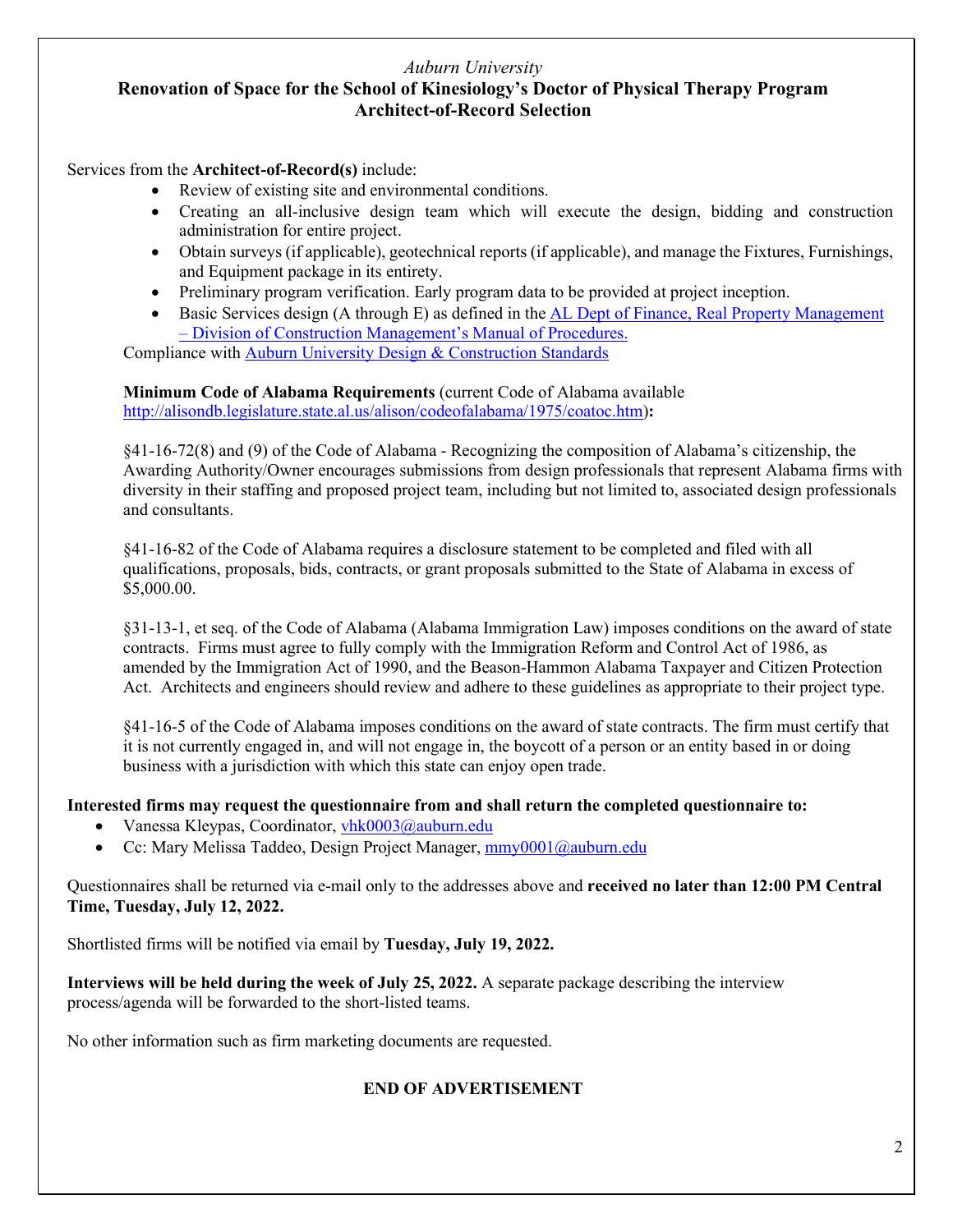### *Auburn University*

## **Renovation of Space for the School of Kinesiology's Doctor of Physical Therapy Program Architect-of-Record Selection**

# **Questionnaire for Architect-of-Record Selection**

*Thank you for your interest in working with Auburn University. Please provide a Cover Letter and completed Questionnaire (sent via email only) by the required deadline. Submittals shall be a single PDF file of no more than 35 pages and 20 MB maximum. Submittals shall be either 8 1/2 x 11 or 11x17 format. File shall be named as follows: "AU Renovation for Doctor of Physical Therapy Program\_firm name.pdf".*

## **SECTION 1: Architectural Firm Information\***

- 1. Firm name
- 2. Address
- 3. Phone
- 4. E-mail
- 5. Primary person to contact
- 6. Secondary person to contact
- 7. Name and Alabama Registration Number of Architect whose seal will appear on the documents
- 8. Year present firm was founded
- 9. List successor firms and years of operation
- 10. Is the location of the applicant a home office or branch office
- 11. How many total employees at the applicant location
- 12. How many registered professionals at this location
- 13. Form of business

## **SECTION 2: Similar Project Experience\***

Provide the following information on no more than five (5) relevant projects completed by the applicant firm within the past ten (10) calendar years. Note which project team members on each relevant project are proposed for this project – see Section 3.

- 1. Project Name
	- a. Location
	- b. Client name and contact information
	- c. Registered Professional Design Team Members & Roles on Project
	- d. Construction Firm
	- e. Date of Completion
	- f. Total Construction Cost and Cost/SF
	- g. Total Number of Change Orders and % of Change Orders
	- h. Project Design and/or Construction Drawings/Images, as appropriate to illustrate the project
- 2. Provide a selective list of higher education, peer institution, academic facilities completed by the applicant firm in the last five (5) calendar years. Please include date of completion, location and client name